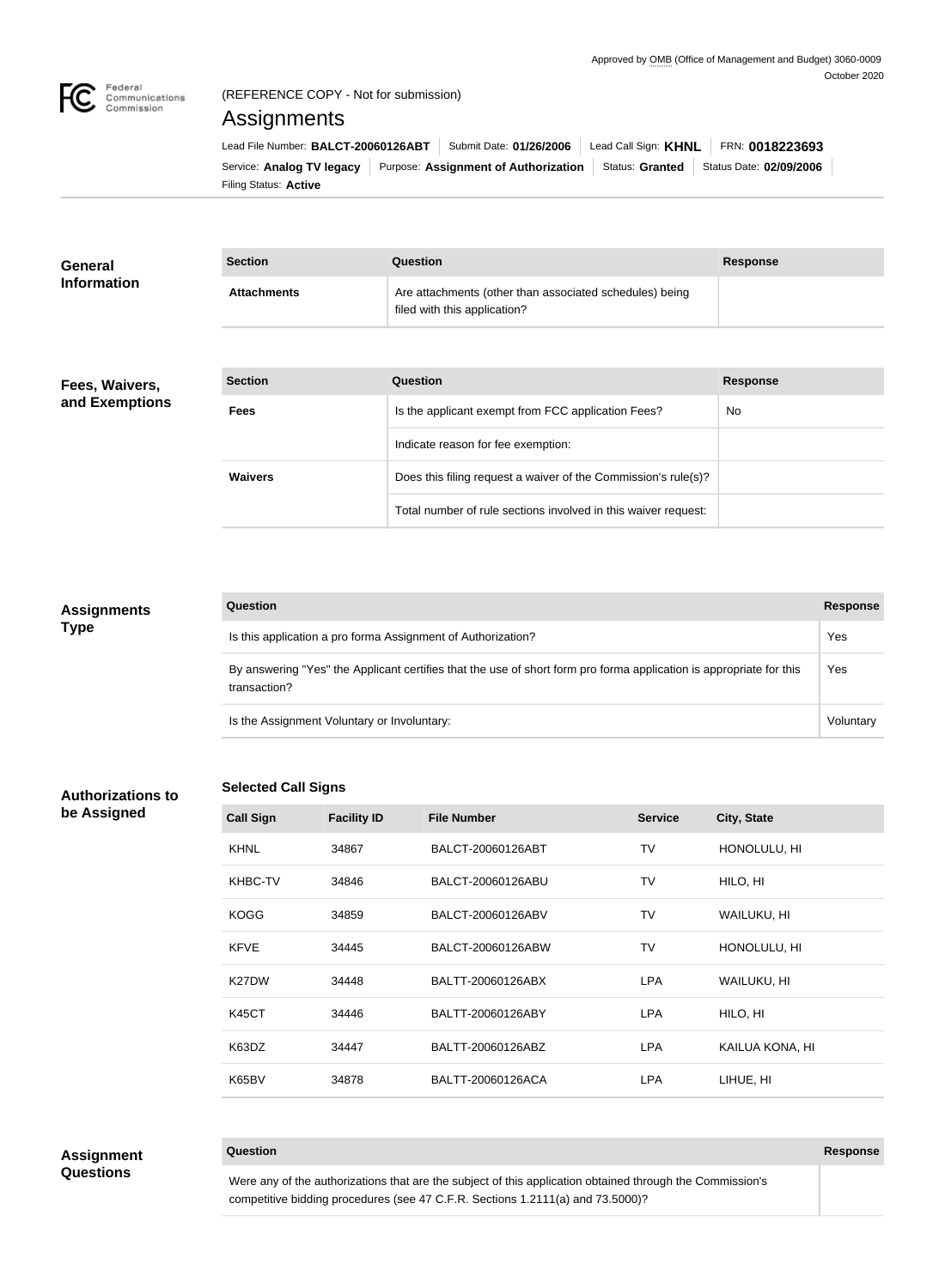| Were any of the authorizations that are the subject of this application obtained through the Commission's point<br>system for reserved channel noncommercial educational stations (see 47 C.F.R. Sections 73.7001 and<br>73.7003)?                                                                                                                                                                                                   |  |
|--------------------------------------------------------------------------------------------------------------------------------------------------------------------------------------------------------------------------------------------------------------------------------------------------------------------------------------------------------------------------------------------------------------------------------------|--|
| Have all such stations operated for at least 4 years with a minimum operating schedule since grant pursuant to<br>the point system?                                                                                                                                                                                                                                                                                                  |  |
| Were any of the authorizations that are the subject of this application obtained after award of a dispositive<br>Section 307(b) preference using the Tribal Priority, through Threshold Qualifications procedures, or through the<br>Tribal Priority as applied before the NCE fair distribution analysis set forth in 47 C.F.R. § 73.7002(b)?                                                                                       |  |
| Have all such stations operated for at least 4 years with a minimum operating schedule since grant?                                                                                                                                                                                                                                                                                                                                  |  |
| Do both the assignor and assignee qualify for the Tribal Priority in all respects?                                                                                                                                                                                                                                                                                                                                                   |  |
| LPFM Licenses Only: Has it been at least 18 months since the initial construction permit for the LPFM station<br>was granted?                                                                                                                                                                                                                                                                                                        |  |
| LPFM Licenses Only: Does the assignment of the LPFM authorization satisfy the consideration restrictions of 47<br>CFR Section 73.865(a)(1)?                                                                                                                                                                                                                                                                                          |  |
| LPFM Licenses Only: Were any of the LPFM authorizations that are subject to this application obtained through<br>the Commission's point system for low power FM stations (see 47 CFR Section 73.872)?                                                                                                                                                                                                                                |  |
| If yes to question above, have all such LPFM stations operated for at least four years since grant pursuant to the<br>point system?" (options - Y/N. If Yes, nothing further required. No requires attachment as follows)"If no to new<br>sub question, list pertinent authorizations in an Exhibit and include in the Exhibit a showing that the transaction is<br>consistent with the requirements of 47 CFR Section 73.865(a)(3). |  |

## **Assignor Name, Type, and Contact Information**

### **Assignor Information**

| <b>Assignor</b>                     | <b>Type</b> | <b>Address</b>       | <b>Phone</b>    | Email FRN  |
|-------------------------------------|-------------|----------------------|-----------------|------------|
| <b>RAYCOM NATIONAL, INC.</b>        | Other       | 201 MONROE STREET    | $+1$ (334) 206- | 0002929685 |
| <b>Assignor</b>                     |             | RSA TOWER, 20TH      | 1400            |            |
| Doing Business As: RAYCOM NATIONAL, |             | <b>FLOOR</b>         |                 |            |
| INC.                                |             | MONTGOMERY, AL       |                 |            |
|                                     |             | 36104                |                 |            |
|                                     |             | <b>United States</b> |                 |            |

| <b>Assignor Contact</b> |
|-------------------------|
| <b>Representatives</b>  |
| (1)                     |

| <b>Contact Name</b>                                                      | <b>Address</b>                                          | <b>Phone</b>          | Email                    | <b>Contact</b><br><b>Type</b> |
|--------------------------------------------------------------------------|---------------------------------------------------------|-----------------------|--------------------------|-------------------------------|
| <b>WILLIAM H. FITZ, ESQ.</b><br><b>COVINGTON &amp;</b><br><b>BURLING</b> | 1201 PENNSYLVANIA AVENUE,<br>NW<br>WASHINGTON, DC 20004 | +1 (202) 662-<br>5120 | WFITZ@COV.<br><b>COM</b> |                               |

## **Assignor Legal Certifications**

| <b>Section</b>                                           | Question                                                                                                                                                                                                                                                                                                                                                                                                                               | <b>Response</b> |
|----------------------------------------------------------|----------------------------------------------------------------------------------------------------------------------------------------------------------------------------------------------------------------------------------------------------------------------------------------------------------------------------------------------------------------------------------------------------------------------------------------|-----------------|
| <b>Agreements for Sale</b><br><b>Transfer of Station</b> | Assignor certifies that:<br>(i) it has placed in Assignor's public inspection file(s) and<br>submitted to the Commission as an Exhibit to this<br>application copies of all agreements for the assignment<br>/transfer of the station(s);<br>(ii) these documents embody the complete and final<br>understanding between Assignor and Assignee; and<br>(iii) these agreements comply fully with the Commission's<br>rules and policies | Yes             |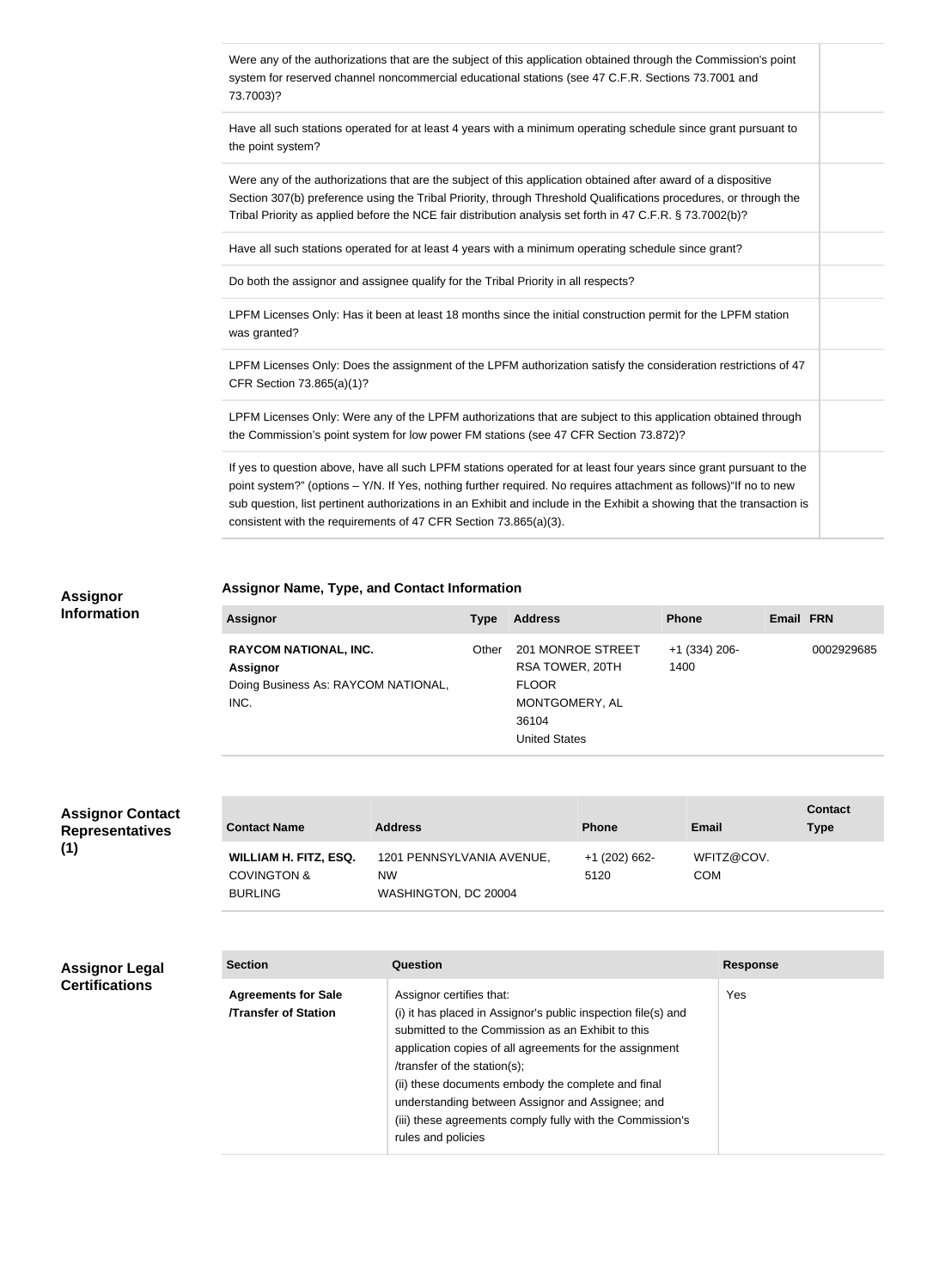|                                                    | If the transaction is involuntary, the Assignor certifies that<br>court orders or other authorizing documents have been<br>issued and that it has placed in the licensee's/permittee's<br>public inspection file(s) and submitted to the Commission<br>copies of such court orders or other authorizing documents.                                                                                                                                                               |     |
|----------------------------------------------------|----------------------------------------------------------------------------------------------------------------------------------------------------------------------------------------------------------------------------------------------------------------------------------------------------------------------------------------------------------------------------------------------------------------------------------------------------------------------------------|-----|
| <b>Other Authorizations</b>                        | Please upload an attachment detailing the call signs,<br>locations, and facility identifiers of all other broadcast<br>stations in which assignor or any party to the application has<br>an attributable interest.                                                                                                                                                                                                                                                               |     |
| <b>Character Issues</b>                            | Assignor certifies that neither licensee/permittee nor any<br>party to the application has or has had any interest in, or<br>connection with:<br>(a) any broadcast application in any proceeding where<br>character issues were left unresolved or were resolved<br>adversely against the applicant or any party to the<br>application or<br>(b) any pending broadcast application in which character<br>issues have been raised                                                 | Yes |
| <b>Adverse Findings</b>                            | Assignor certifies that, with respect to the Assignor and each<br>party to the application, no adverse finding has been made,<br>nor has an adverse final action been taken by any court or<br>administrative body in a civil or criminal proceeding brought<br>under the provisions of any law related to any of the<br>following: any felony; mass media-related antitrust or unfair<br>competition; fraudulent statements to another governmental<br>unit; or discrimination. | Yes |
| <b>Local Public Notice</b>                         | Assignor certifies that it has or will comply with the public<br>notice requirements of 47 C.F.R. Section 73.3580.                                                                                                                                                                                                                                                                                                                                                               |     |
| <b>Auction Authorization</b>                       | Assignor certifies that more than five years have passed<br>since the issuance of the construction permit for the station<br>being assigned, where that permit was acquired in an<br>auction through the use of a bidding credit or other special<br>measure.                                                                                                                                                                                                                    |     |
| <b>Anti-Discrimination</b><br><b>Certification</b> | Assignor certifies that neither licensee/permittee nor any<br>party to the application have violated the Commission's<br>prohibition against discrimination on the basis of race, color,<br>religion, national origin or sex in the sale of commercially<br>operated AM, FM, TV, Class A TV or international broadcast<br>stations.                                                                                                                                              |     |

### **Assignee Information**

## **Assignee Name, Type, and Contact Information**

| <b>Assignee</b>                                                                                                 | <b>Type</b> | <b>Address</b>                                                                                                    | <b>Phone</b>            | Email FRN |            |
|-----------------------------------------------------------------------------------------------------------------|-------------|-------------------------------------------------------------------------------------------------------------------|-------------------------|-----------|------------|
| KHNL/KFVE LICENSE SUBSIDIARY, LLC<br><b>Assignee</b><br>Doing Business As: KHNL/KFVE LICENSE<br>SUBSIDIARY, LLC | Other       | 201 MONROE<br><b>STREET</b><br>RSA TOWER, 20TH<br><b>FLOOR</b><br>MONTGOMERY, AL<br>36104<br><b>United States</b> | $+1$ (334) 206-<br>1400 |           | 0014580294 |
|                                                                                                                 |             |                                                                                                                   |                         |           |            |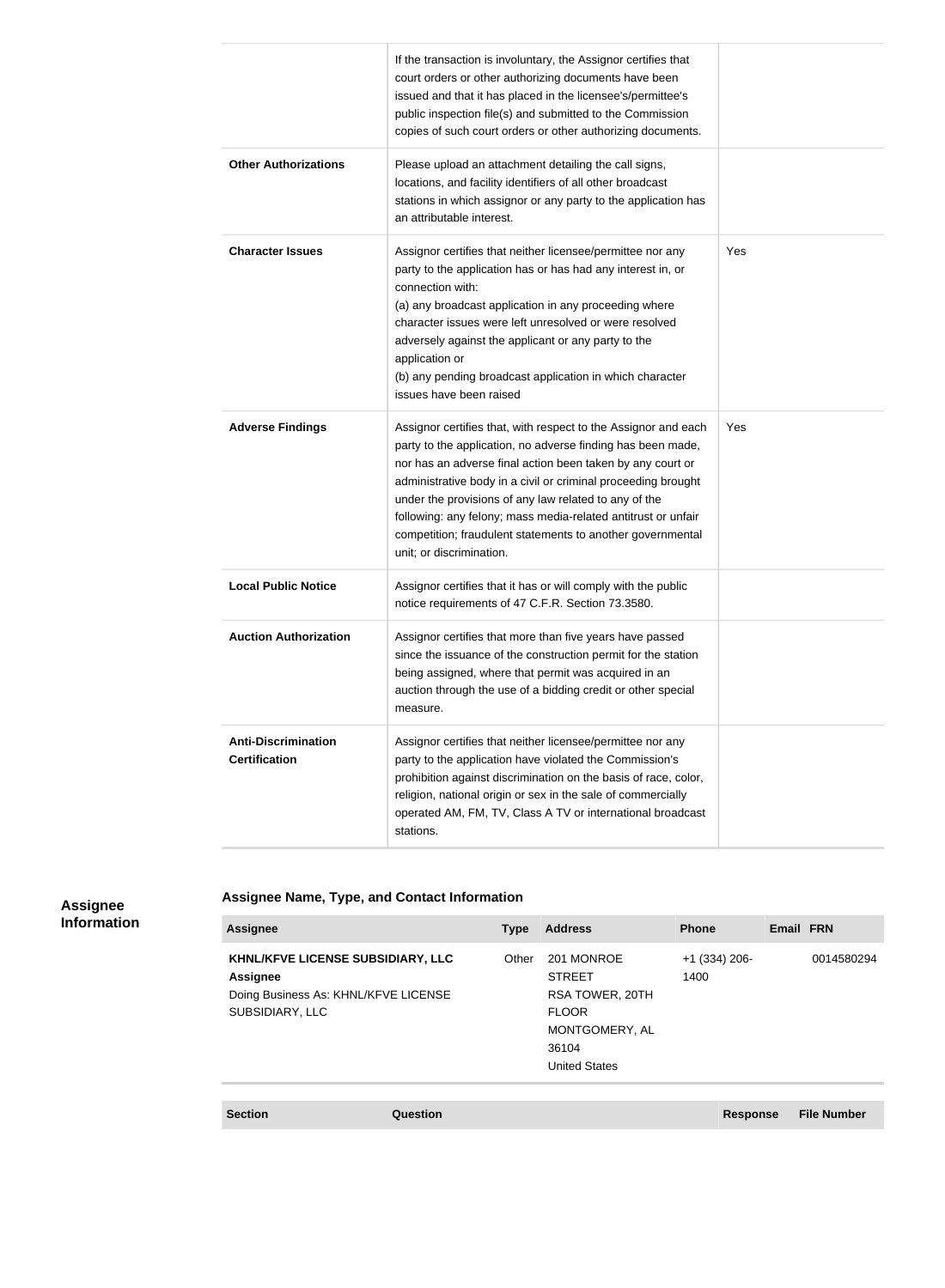|                                                                     | <b>Radio Station Applicants</b><br>Only                                                         | If the station(s) being assigned is noncommercial<br>educational or LPFM, the Assignee certifies that the<br>Commission had previously granted a broadcast application,<br>identified here by file number, that found this Assignee<br>qualified as a noncommercial educational entity with a<br>qualifying educational program, and that the Assignee will<br>use the station(s) to advance a program similar to that the<br>Commission has found qualifying in the Assignee's previous<br>application. |                                       |                                          |                        |
|---------------------------------------------------------------------|-------------------------------------------------------------------------------------------------|----------------------------------------------------------------------------------------------------------------------------------------------------------------------------------------------------------------------------------------------------------------------------------------------------------------------------------------------------------------------------------------------------------------------------------------------------------------------------------------------------------|---------------------------------------|------------------------------------------|------------------------|
| <b>Assignee Contact</b>                                             |                                                                                                 |                                                                                                                                                                                                                                                                                                                                                                                                                                                                                                          |                                       |                                          | <b>Contact</b>         |
| <b>Representatives</b><br>(1)                                       | <b>Contact Name</b><br><b>WILLIAM H. FITZ, ESQ.</b><br><b>COVINGTON &amp;</b><br><b>BURLING</b> | <b>Address</b><br>1201 PENNSYLVANIA AVENUE,<br><b>NW</b><br>WASHINGTON, DC 20004                                                                                                                                                                                                                                                                                                                                                                                                                         | <b>Phone</b><br>+1 (202) 662-<br>5120 | <b>Email</b><br>WFITZ@COV.<br><b>COM</b> | <b>Type</b>            |
| <b>Changes in</b><br>Interest (0)                                   | <b>Party Name</b><br><b>Citizenship</b>                                                         | <b>Address</b><br>Phone<br>Email                                                                                                                                                                                                                                                                                                                                                                                                                                                                         | <b>Interest Before Assignment</b>     | <b>Interest After Assignment</b>         |                        |
|                                                                     |                                                                                                 | Empty                                                                                                                                                                                                                                                                                                                                                                                                                                                                                                    |                                       |                                          |                        |
| <b>Changes in</b><br><b>Interest</b><br><b>Certification</b>        | <b>Question</b>                                                                                 | Applicant certifies that equity and financial interests not set forth by the assignee are nonattributable.                                                                                                                                                                                                                                                                                                                                                                                               |                                       |                                          | <b>Response</b><br>N/A |
| <b>Parties to the</b><br><b>Application (0)</b>                     | <b>Party Name</b>                                                                               | <b>Citizenship</b><br><b>Address</b><br>Empty                                                                                                                                                                                                                                                                                                                                                                                                                                                            | <b>Email</b><br><b>Phone</b>          | <b>Positional Interest</b>               |                        |
| <b>Parties to the</b><br><b>Application</b><br><b>Certification</b> | <b>Question</b>                                                                                 | Applicant certifies that equity and financial interests not set forth by the assignee are nonattributable.                                                                                                                                                                                                                                                                                                                                                                                               |                                       |                                          | <b>Response</b>        |
|                                                                     |                                                                                                 |                                                                                                                                                                                                                                                                                                                                                                                                                                                                                                          |                                       |                                          |                        |
| Assignee Legal<br><b>Certifications</b>                             | <b>Section</b>                                                                                  | <b>Question</b>                                                                                                                                                                                                                                                                                                                                                                                                                                                                                          |                                       | <b>Response</b>                          |                        |
|                                                                     | <b>Agreements for Sale</b>                                                                      | Assignee certifies that:<br>(a) the written agreements in the Assignee's public<br>inspection file and submitted to the Commission embody the<br>complete and final agreement for the sale or transfer of the<br>station(s); and<br>(b) these agreements comply fully with the Commission's<br>rules and policies.                                                                                                                                                                                       |                                       | Yes                                      |                        |
|                                                                     | <b>Other Authorizations</b>                                                                     | Please upload an attachment detailing the call signs,<br>locations, and facility identifiers of all other broadcast<br>stations in which Assignee or any party to the application<br>has an attributable interest.                                                                                                                                                                                                                                                                                       |                                       |                                          |                        |
|                                                                     | <b>Multiple Ownership</b>                                                                       | Is the assignee or any party to the application the holder of<br>an attributable radio joint sales agreement or an attributable<br>radio or television time brokerage agreement with the station<br>(s) subject to this application or with any other station in the<br>same market as the station(s) subject to this application?                                                                                                                                                                       |                                       | N/A                                      |                        |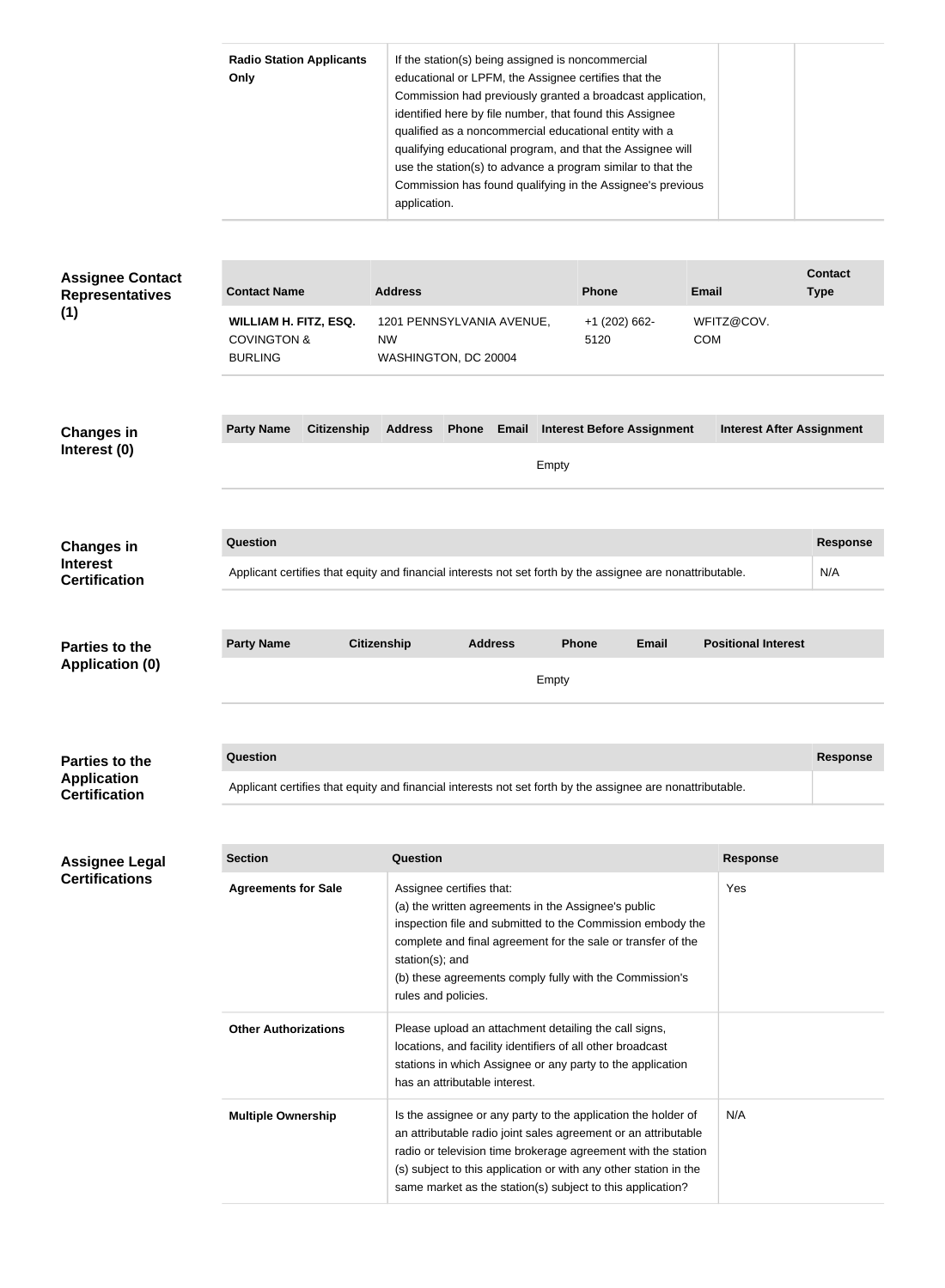|                               | Assignee certifies that the proposed assignment complies<br>with the Commission's multiple ownership rules.                                                                                                                                                                                                                                                                                                                                                                                                                                                                                                                                                                                                                                                                                                                                                                                                                                                                                                                                                                                                                                                                                 | N/A        |
|-------------------------------|---------------------------------------------------------------------------------------------------------------------------------------------------------------------------------------------------------------------------------------------------------------------------------------------------------------------------------------------------------------------------------------------------------------------------------------------------------------------------------------------------------------------------------------------------------------------------------------------------------------------------------------------------------------------------------------------------------------------------------------------------------------------------------------------------------------------------------------------------------------------------------------------------------------------------------------------------------------------------------------------------------------------------------------------------------------------------------------------------------------------------------------------------------------------------------------------|------------|
|                               | Assignee certifies that the proposed assignment:<br>(1) does not present an issue under the Commission's<br>policies relating to media interests of immediate family<br>members;<br>(2) complies with the Commission's policies relating to future<br>ownership interests; and<br>(3) complies with the Commission's restrictions relating to<br>the insulation and nonparticipation of non-party investors<br>and creditors.                                                                                                                                                                                                                                                                                                                                                                                                                                                                                                                                                                                                                                                                                                                                                               | N/A        |
|                               | Does the Assignee claim status as an "eligible entity," that<br>is, an entity that qualifies as a small business under the<br>Small Business Administration's size standards for its<br>industry grouping (as set forth in 13 C.F.R. § 121-201), and<br>holds<br>(1) 30 percent or more of the stock or partnership interests<br>and more than 50 percent of the voting power of the<br>corporation or partnership that will own the media outlet; or<br>(2) 15 percent or more of the stock or partnership interests<br>and more than 50 percent of the voting power of the<br>corporation or partnership that will own the media outlet,<br>provided that no other person or entity owns or controls<br>more than 25 percent of the outstanding stock or partnership<br>interests; or<br>(3) More than 50 percent of the voting power of the<br>corporation that will own the media outlet (if such<br>corporation is a publicly traded company)?<br>Does this assignment include a grandfathered cluster of<br>stations?<br>Applicant certifies that it will come in compliance by<br>divesting the necessary station(s) within 12 months of the<br>consummation of this transaction to: | N/A<br>N/A |
|                               | A) An Eligible Entity (as defined in Item 6d, above).                                                                                                                                                                                                                                                                                                                                                                                                                                                                                                                                                                                                                                                                                                                                                                                                                                                                                                                                                                                                                                                                                                                                       |            |
|                               | B) An Irrevocable Trust that will assign the station(s) to an<br>Eligible Entity.                                                                                                                                                                                                                                                                                                                                                                                                                                                                                                                                                                                                                                                                                                                                                                                                                                                                                                                                                                                                                                                                                                           |            |
|                               | NCE Diversity of Ownership Points. Does the assignee or<br>any party to the application have an attributable interest in<br>an NCE FM or NCE TV station received through the award<br>of "diversity of ownership" points in the point system<br>analysis?                                                                                                                                                                                                                                                                                                                                                                                                                                                                                                                                                                                                                                                                                                                                                                                                                                                                                                                                   | N/A        |
|                               | If 'Yes,' the assignee certifies that (1) its attributable NCE<br>FM or NCE TV station has been on the air for at least four<br>years; and/or (2) none of the proposed assigned stations<br>overlap the principal community contour of the NCE FM or<br>NCE TV station received through the award of diversity<br>points in the point system analysis (see 47 CFR Section<br>73.7005(c)).                                                                                                                                                                                                                                                                                                                                                                                                                                                                                                                                                                                                                                                                                                                                                                                                   |            |
| <b>Acquisition of Control</b> | Please upload an attachment listing the file number and date<br>of grant of FCC Form 301, 314, or 315 application by which<br>the Commission approved the qualifications of the individual<br>or entity with a pre-existing interest in the licensee/permittee<br>that is now acquiring control of the licensee/permittee as a<br>result of the grant of this application.                                                                                                                                                                                                                                                                                                                                                                                                                                                                                                                                                                                                                                                                                                                                                                                                                  | N/A        |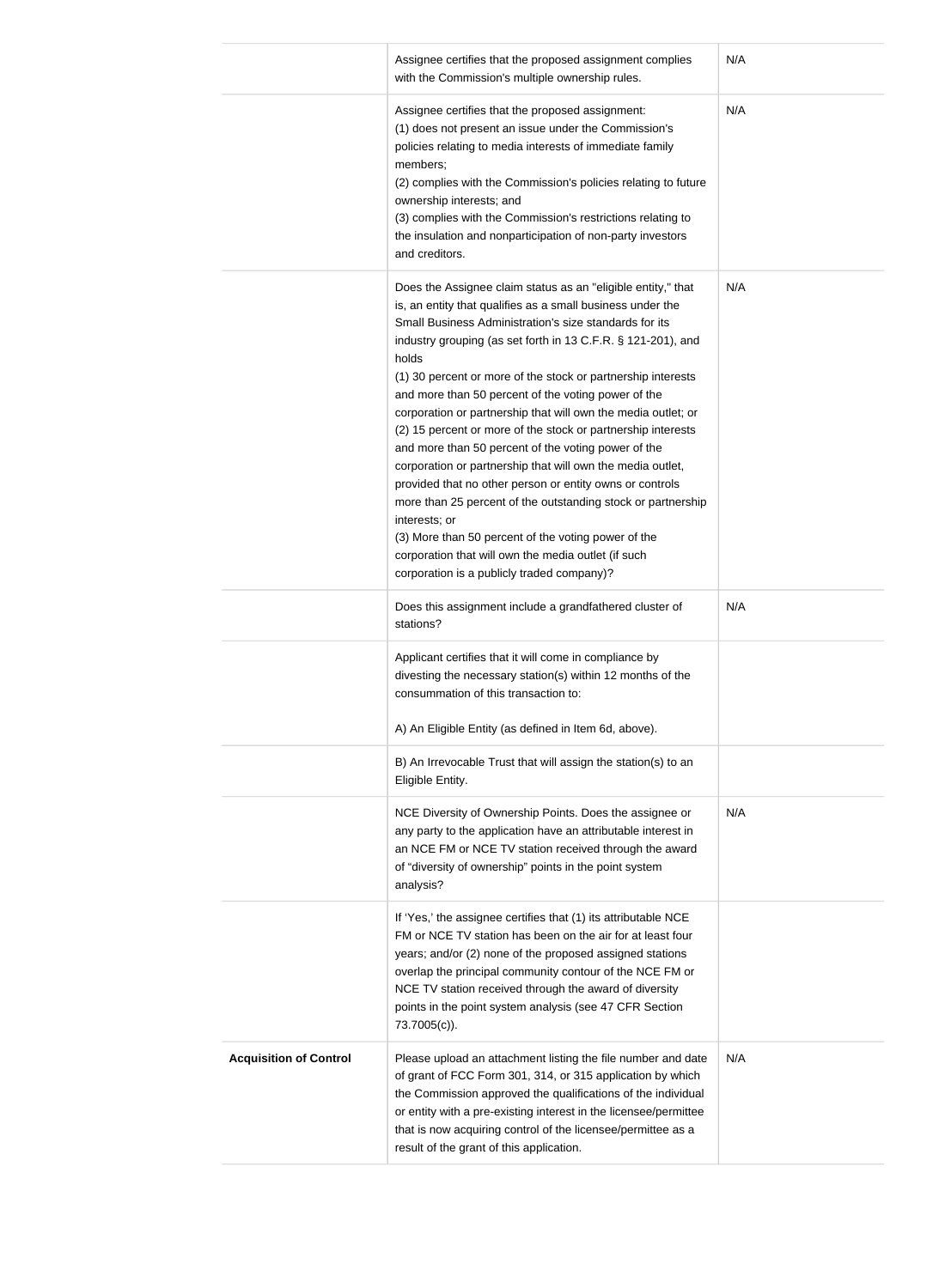| <b>Character Issues</b>                             | Assignee certifies that neither assignee nor any party to the<br>application has or has had any interest in, or connection with:<br>(a) any broadcast application in any proceeding where<br>character issues were left unresolved or were resolved<br>adversely against the applicant or any party to the<br>application; or<br>(b) any pending broadcast application in which character<br>issues have been raised.                                                            | Yes |
|-----------------------------------------------------|----------------------------------------------------------------------------------------------------------------------------------------------------------------------------------------------------------------------------------------------------------------------------------------------------------------------------------------------------------------------------------------------------------------------------------------------------------------------------------|-----|
| <b>Adverse Findings</b>                             | Assignee certifies that, with respect to the assignee and<br>each party to the application, no adverse finding has been<br>made, nor has an adverse final action been taken by any<br>court or administrative body in a civil or criminal proceeding<br>brought under the provisions of any law related to any of the<br>following: any felony; mass media-related antitrust or unfair<br>competition; fraudulent statements to another governmental<br>unit; or discrimination. | Yes |
| <b>Financial Qualifications</b>                     | Assignee certifies that sufficient net liquid assets are on<br>hand or are available from committed sources to<br>consummate the transaction and operate the station(s) for<br>three months.                                                                                                                                                                                                                                                                                     |     |
| <b>Program Service</b><br><b>Certification</b>      | Assignee certifies that it is cognizant of and will comply with<br>its obligations as a Commission licensee to present a<br>program service responsive to the issues of public concern<br>facing the station's community of license and service area.                                                                                                                                                                                                                            |     |
| <b>Auction Authorization</b>                        | Assignee certifies that where less than five years have<br>passed since the issuance of the construction permit and the<br>permit had been acquired in an auction through the use of a<br>bidding credit or other special measure, it would qualify for<br>such credit or other special measure.                                                                                                                                                                                 |     |
| <b>Equal Employment</b><br><b>Opportunity (EEO)</b> | If the applicant proposes to employ five or more full-time<br>employees, applicant certifies that it is filing simultaneously<br>with this application a Model EEO Program Report on FCC<br>Form 396-A.                                                                                                                                                                                                                                                                          |     |

## **Assignee Alien Ownership**

| 1) Is the applicant a foreign government or the representative of any foreign government as specified in Section<br>310(a) of the Communications Act?                                                                                                                                                                                                                              |  |
|------------------------------------------------------------------------------------------------------------------------------------------------------------------------------------------------------------------------------------------------------------------------------------------------------------------------------------------------------------------------------------|--|
| 2) Is the applicant an alien or the representative of an alien? (Section $310(b)(1)$ )                                                                                                                                                                                                                                                                                             |  |
| 3) Is the applicant a corporation, or non-corporate entity, that is organized under the laws of any foreign<br>government? (Section 310(b)(2))                                                                                                                                                                                                                                     |  |
| 4) Is the applicant an entity of which more than one-fifth of the capital stock, or other equity or voting interest, is<br>owned of record or voted by aliens or their representatives or by a foreign government or representative<br>thereof or by any entity organized under the laws of a foreign country? (Section 310(b)(3))                                                 |  |
| 5) Is the applicant directly or indirectly controlled by any other entity of which more than one-fourth of the capital<br>stock, or other equity or voting interest, is owned of record or voted by aliens, their representatives, or by a<br>foreign government or representative thereof, or by any entity organized under the laws of a foreign country?<br>(Section 310(b)(4)) |  |
| 6) Has the applicant received a declaratory ruling(s) under Section 310(b)(4) of the Communications Act?                                                                                                                                                                                                                                                                           |  |
| 6a) Enter the citation of the applicable declaratory ruling by DA/FCC number, FCC Record citation, release date,<br>or any other identifying information.                                                                                                                                                                                                                          |  |
| 7) Has there been any change in the applicant's foreign ownership since issuance of the declaratory ruling(s)<br>cited in response to Question 6?                                                                                                                                                                                                                                  |  |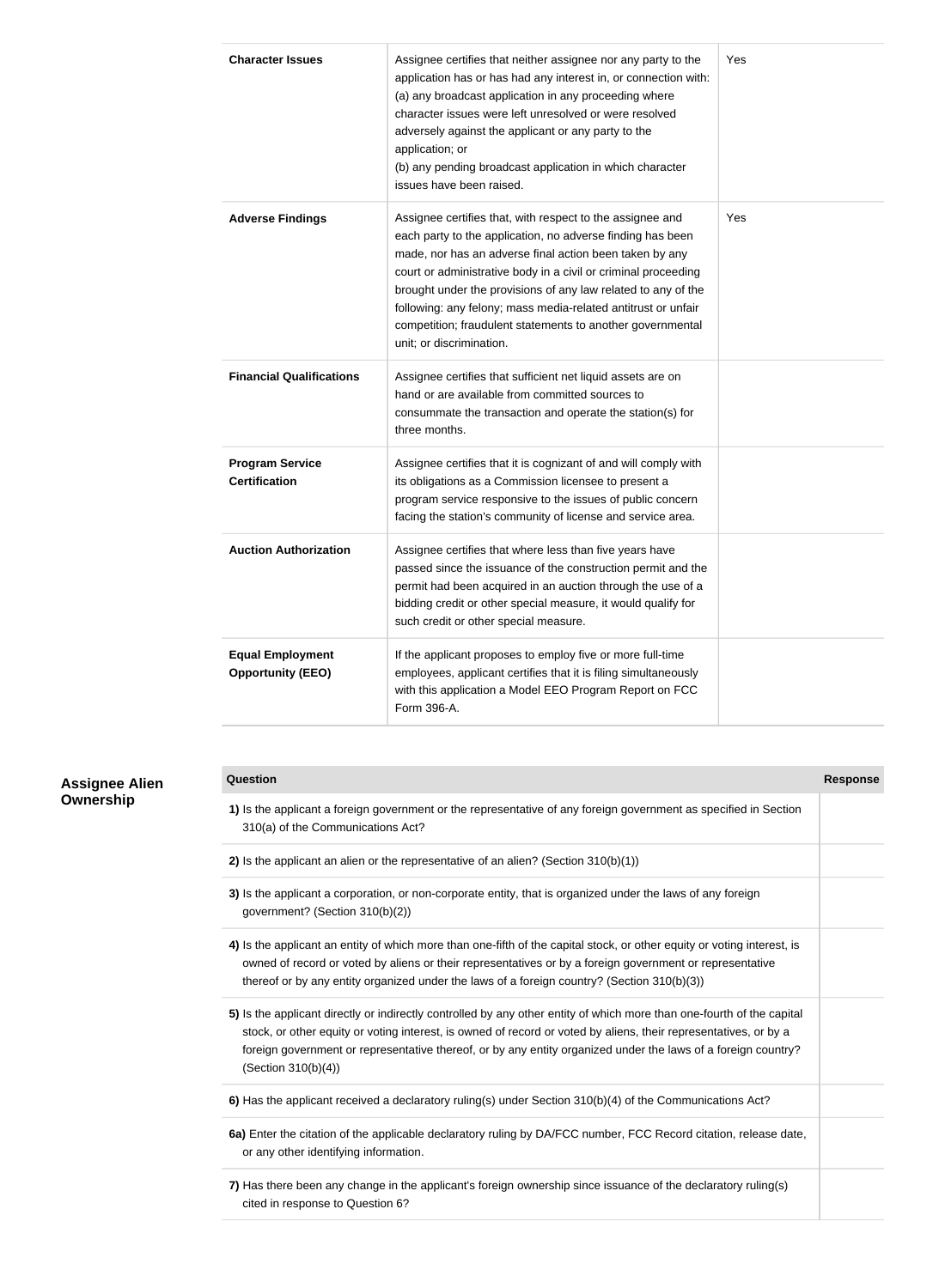- **8)** Does the applicant certify that it is in compliance with the terms and conditions of the foreign ownership declaratory ruling(s) cited in response to Question 6?
- **9)** In connection with this application, is the applicant filing a foreign ownership Petition for Declaratory Ruling pursuant to Section 310(b)(4) of the Communications Act?

| Assignee<br><b>Certification</b> | <b>Section</b>                                    | <b>Question</b>                                                                                                                                                                                                                                                                                                                                                                                                                                                                                                                                                                                                                                                                                                                                                                                                                                           | <b>Response</b>                                                       |
|----------------------------------|---------------------------------------------------|-----------------------------------------------------------------------------------------------------------------------------------------------------------------------------------------------------------------------------------------------------------------------------------------------------------------------------------------------------------------------------------------------------------------------------------------------------------------------------------------------------------------------------------------------------------------------------------------------------------------------------------------------------------------------------------------------------------------------------------------------------------------------------------------------------------------------------------------------------------|-----------------------------------------------------------------------|
|                                  | <b>General Certification</b><br><b>Statements</b> | Assignee certifies that it has answered each question in this<br>application based on its review of the application instructions<br>and worksheets. Assignee further certifies that where it has<br>made an affirmative certification below, this certification<br>constitutes its representation that the application satisfies<br>each of the pertinentstandards and criteria set forth in the<br>application instructions and worksheets.                                                                                                                                                                                                                                                                                                                                                                                                              |                                                                       |
|                                  |                                                   | The Assignee certifies that neither the Assignee nor any<br>other party to the application is subject to a denial of Federal<br>benefits pursuant to §5301 of the Anti-Drug Abuse Act of<br>1988, 21 U.S.C. § 862, because of a conviction for<br>possession or distribution of a controlled substance. This<br>certification does not apply to applications filed in services<br>exempted under §1.2002(c) of the rules, 47 CFR. See §1.<br>2002(b) of the rules, 47 CFR § 1.2002(b), for the definition of<br>"party to the application" as used in this certification § 1.2002<br>(c). The Assignee certifies that all statements made in this<br>application and in the exhibits, attachments, or documents<br>incorporated by reference are material, are part of this<br>application, and are true, complete, correct, and made in<br>good faith.   |                                                                       |
|                                  | <b>Authorized Party to Sign</b>                   | <b>FAILURE TO SIGN THIS APPLICATION MAY RESULT IN</b><br>DISMISSAL OF THE APPLICATION AND FORFEITURE<br>OF ANY FEES PAID<br>Upon grant of this application, the Authorization Holder may<br>be subject to certain construction or coverage requirements.<br>Failure to meet the construction or coverage requirements<br>will result in automatic cancellation of the Authorization.<br>Consult appropriate FCC regulations to determine the<br>construction or coverage requirements that apply to the type<br>of Authorization requested in this application.<br>WILLFUL FALSE STATEMENTS MADE ON THIS FORM<br>OR ANY ATTACHMENTS ARE PUNISHABLE BY FINE AND<br>/OR IMPRISONMENT (U.S. Code, Title 18, §1001) AND/OR<br>REVOCATION OF ANY STATION AUTHORIZATION (U.S.<br>Code, Title 47, §312(a)(1)), AND/OR FORFEITURE (U.S.<br>Code, Title 47, §503). |                                                                       |
|                                  |                                                   | I certify that this application includes all required and<br>relevant attachments.                                                                                                                                                                                                                                                                                                                                                                                                                                                                                                                                                                                                                                                                                                                                                                        |                                                                       |
|                                  |                                                   | I declare, under penalty of perjury, that I am an authorized<br>representative of the above-named applicant for the<br>Authorization(s) specified above.                                                                                                                                                                                                                                                                                                                                                                                                                                                                                                                                                                                                                                                                                                  | <b>REBECCA S. BRYAN</b><br><i><b>VICE PRESIDENT</b></i><br>01/26/2006 |